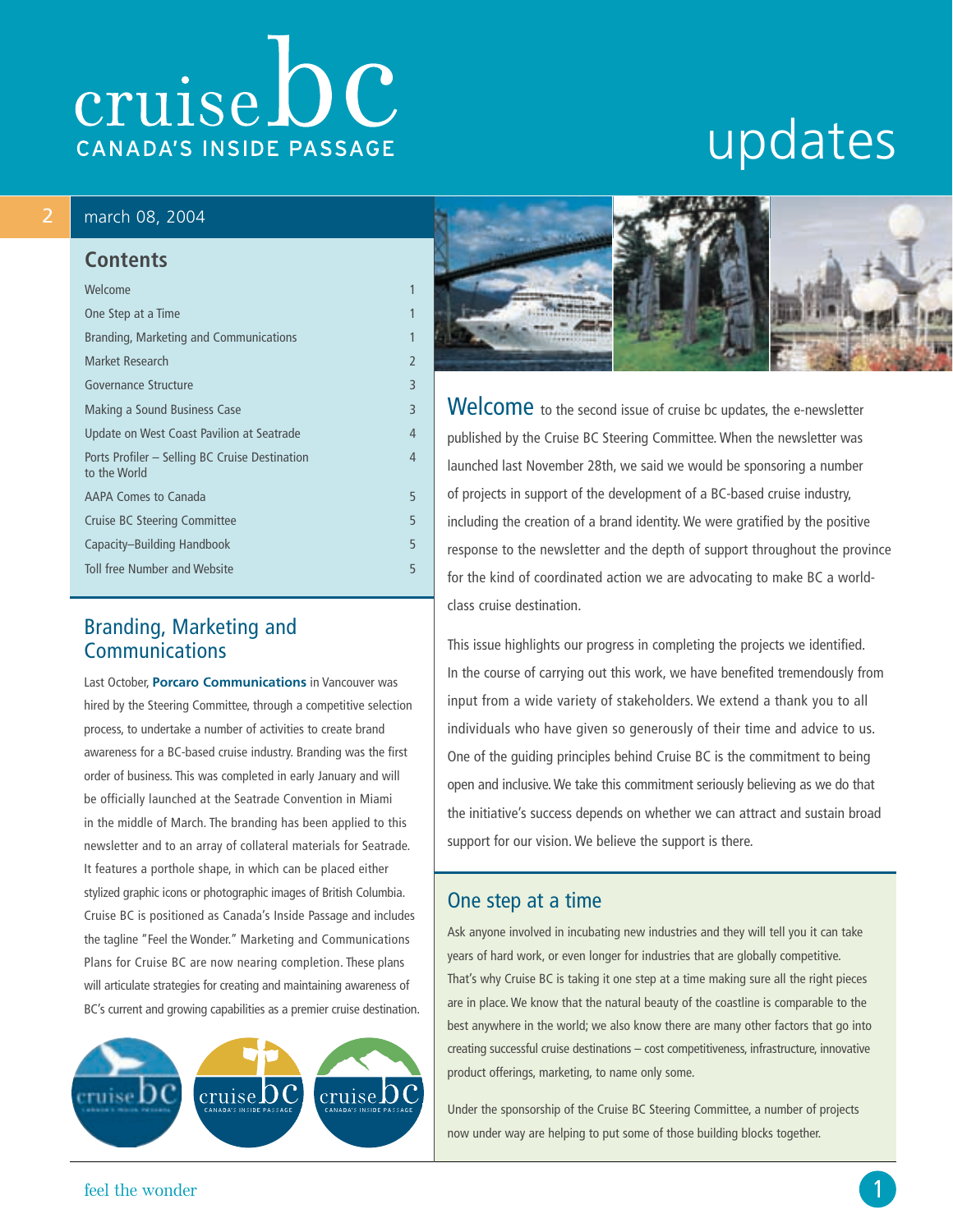# updates





### Market Research

In mid-December the results of market research carried out by Roger Barnes Marketing Planning, Maritime Strategy International Inc. and Porcaro Communications were submitted to the Steering Committee. The research had four objectives: to probe interest in cruising in BC; to determine target passenger demographic and travel behaviour profiles; to help identify opportunities for BC cruise products; and to help set priorities for cruise products and features.

The research included both quantitative and qualitative research and is being factored into both the communications and marketing programs that are now under development. The quantitative research involved 810 telephone household interviews in 11 North American cities, including long-, medium- and short-haul markets. The qualitative research included mini-focus groups with the travel trade and one-on-one interviews with cruise line officials.

**The data revealed that there is strong interest in British Columbia as both a place to visit and a place to take a cruise.** Canadians were slightly more interested than Americans in visiting British Columbia. Approximately half of all respondents indicated an interest in taking a cruise in British Columbia. Cruising in Alaska generated slightly higher interest than cruising to BC. Interest in cruises to new England/Eastern Canada was considerably less than Alaska or BC.

Respondents were also asked to indicate what types of activities might hold interest for them if they were on a BC cruise. Experiencing the wildlife and nature topped the list of things respondents wanted to do while on a BC cruise. Trips to glaciers and small towns and villages were also of high interest. Other activities that were of interest to respondents included outdoor activities and learning about First Nations culture.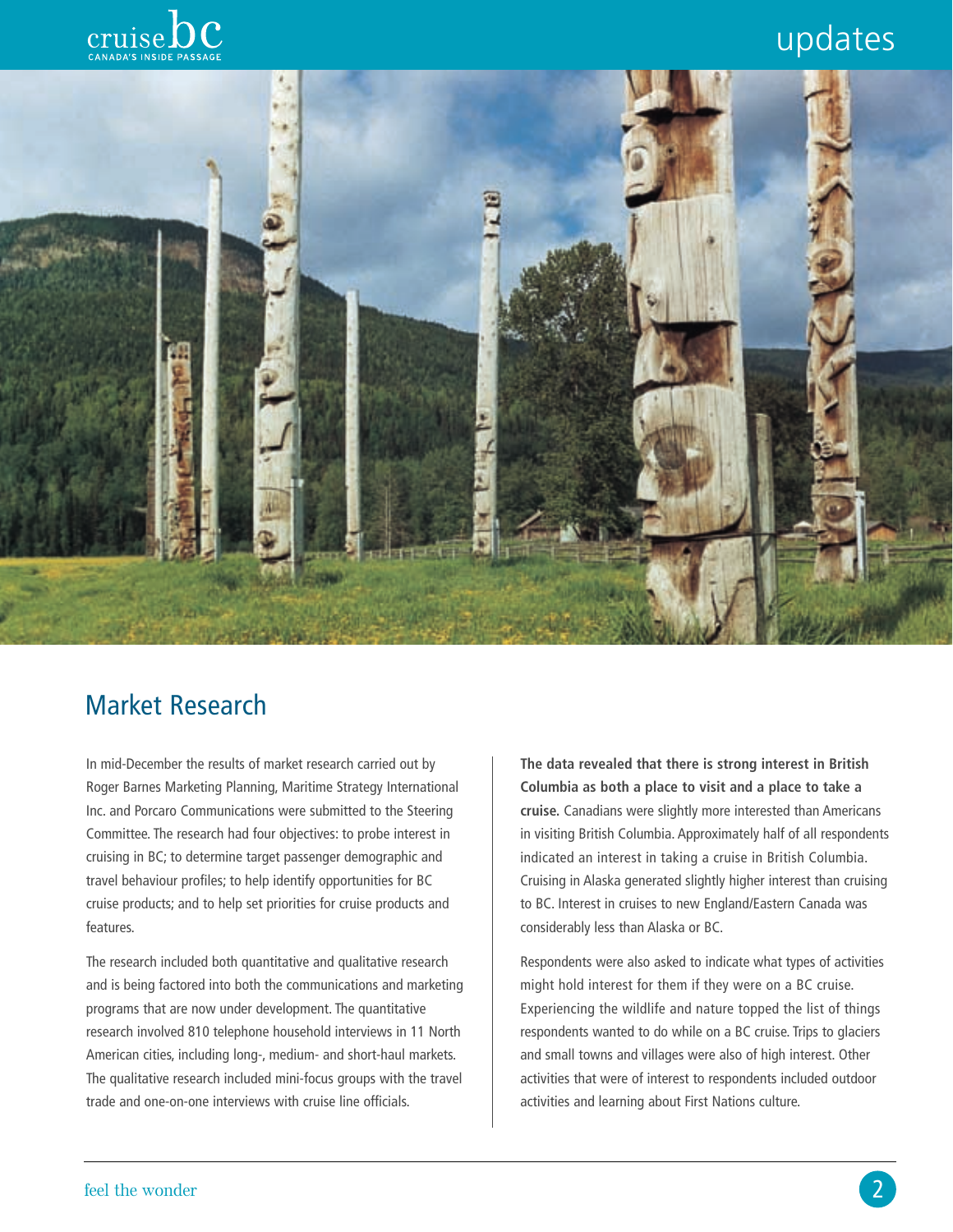# updates





#### Governance Structure

How should Cruise BC be organized and managed going forward? This is one of the central questions on the minds of the Steering Committee as it looks beyond the Seatrade Convention in Miami in mid-March and the completion of its current work projects. Another key question is whether the existing members, all with very busy full-time jobs in their current organizations, can continue the heavy workload generated by their participation on the Steering Committee. It was within this context that the Steering Committee commissioned a Report on Governance.

In preparing the report, more than 30 individuals representing key stakeholder groups across BC were invited to participate in one-on-one interviews with Porcaro Communications. The report's recommendations are based on 22 completed interviews, which lasted between two hours and twenty minutes and 25 minutes each. The report was submitted on January 13th and will be considered and acted upon in April, after the Seatrade Convention.

#### Making a Sound Business Case

Cruising is big, big business. The newest and largest cruise ships – "the mega ships" represent investments that are now nearing the billion-dollar mark. Large ships and even adventure class ships can represent an investment in the many hundreds of millions of dollars. No wonder cruise lines base their itinerary decisions on where they can get their best revenue yields. Destinations, especially new destinations, have to be able to show a sound business case when making their pitch to cruise lines. It is a critically important part of any destination's success in attracting cruise lines.

That's why the Steering Committee commissioned Maritime Strategy International Inc. in Seattle to collect and analyze data in support of the business case for of a BCbased cruise industry. In preparing the report its author, Mary Klugherz, developed BC-based itineraries and then compared them with itineraries found in other regions. Two different model vessels were selected and used in the analysis along with extensive costs data on some 19 ports in North America. The draft report was submitted on February 25th and provides compelling evidence of a sound business case for BC. Further data analysis is under way.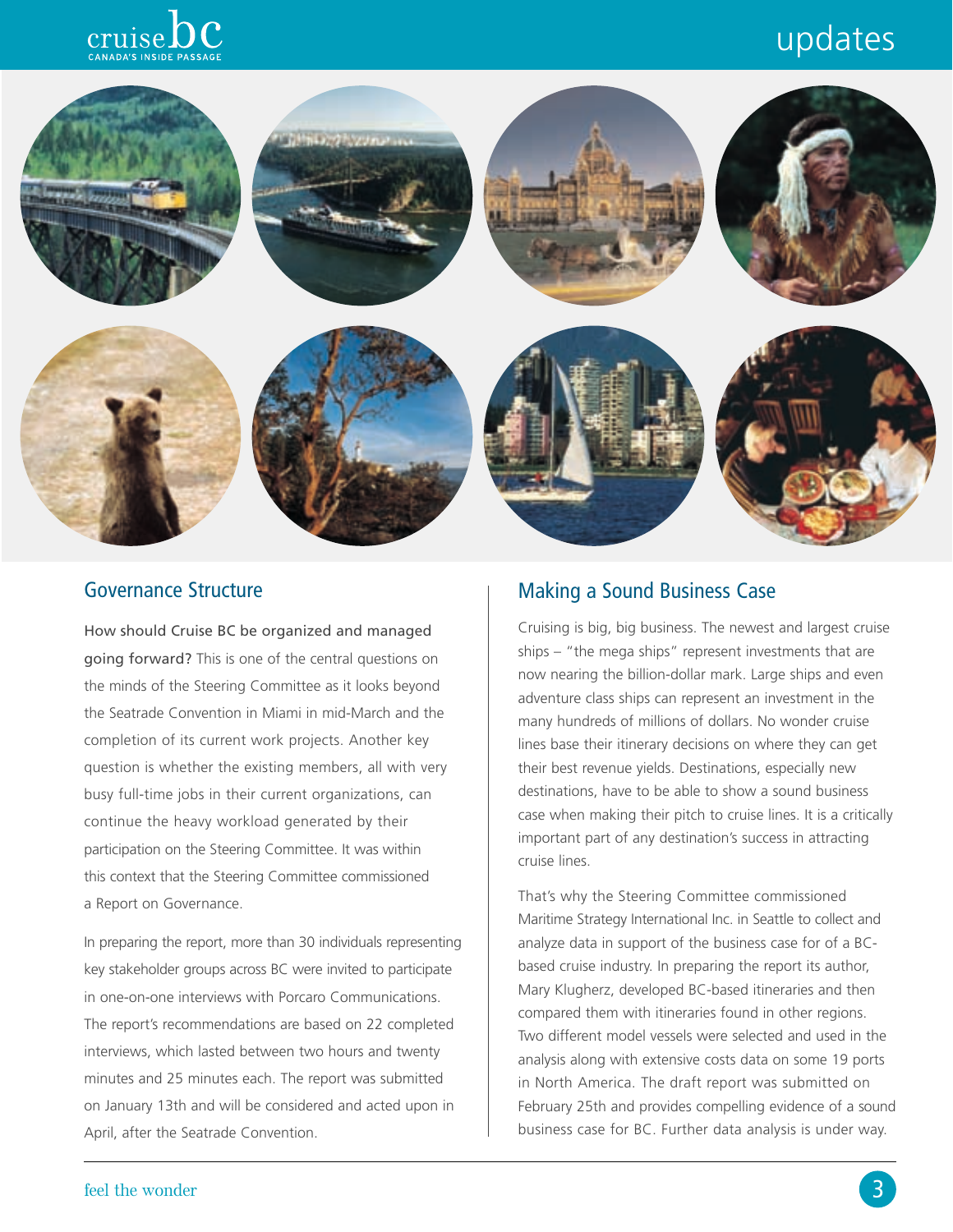# updates







## Ports Profiler - Selling BC Cruise Destinations to the World

BC's six major cruise destinations along with a number of developing destinations will soon have an impressive piece of new collateral material to showcase their special selling features to cruise lines. Titled "Come see for yourself," the 16-page magazine uses words and powerful images to tell the world about the beauty of Canada's Inside Passage.

Canada's West Coast Pavilion at the Seatrade Convention will be better than ever this year and will be the site of the official launch of the new Cruise BC brand

Each of the six big destinations -- Vancouver, Victoria, Campbell River, Nanaimo, Port Alberni and Prince Rupert are featured in colourful two-page spreads. Alert Bay, Gold River, Port Hardy, Squamish, Stewart and Tahsis are profiled in the developing destinations section of the publication. "Come see for yourself," will be released at Seatrade as part of the Cruise BC launch.

You can also download the publication from the new Cruise BC Web site after it goes online on March 17.



All the many months of hard work are about to pay off. Canada's West Coast Pavilion at the Seatrade Convention will be better than ever this year and will be the site of the official launch of the new Cruise BC brand. The launch will take place at an afternoon reception hosted by the founding partners of Cruise BC on Wednesday, March 17 from 3:30 to 6:00 pm in Booth 229, in the Destinations Section of the Pavilion. Guests will be treated to magnificent First Nations dancing, photo ops with a Royal Canadian Mountie and good old-fashioned hospitality. A special thank you to both the federal and BC governments for their support of the Pavilion and to Labatt Brewing Company and BC Wine Institute for their support of the Cruise BC reception.

#### **Port Alberni joins Cruise BC Steering Committee**

The Port Alberni Port Authority is the latest organization to join the Cruise BC Initiative. Its membership was confirmed last week. President of the Port Alberni Port Authority, Denis White will represent Port Alberni on the Steering Committee. Expanded membership will be one of the issues that will be addressed by the Steering Committee after Seatrade. If you have any comments or thoughts on this issue, please contact Jane McIvor at 604.893.8800 or email jane@mcivor-communications.com.